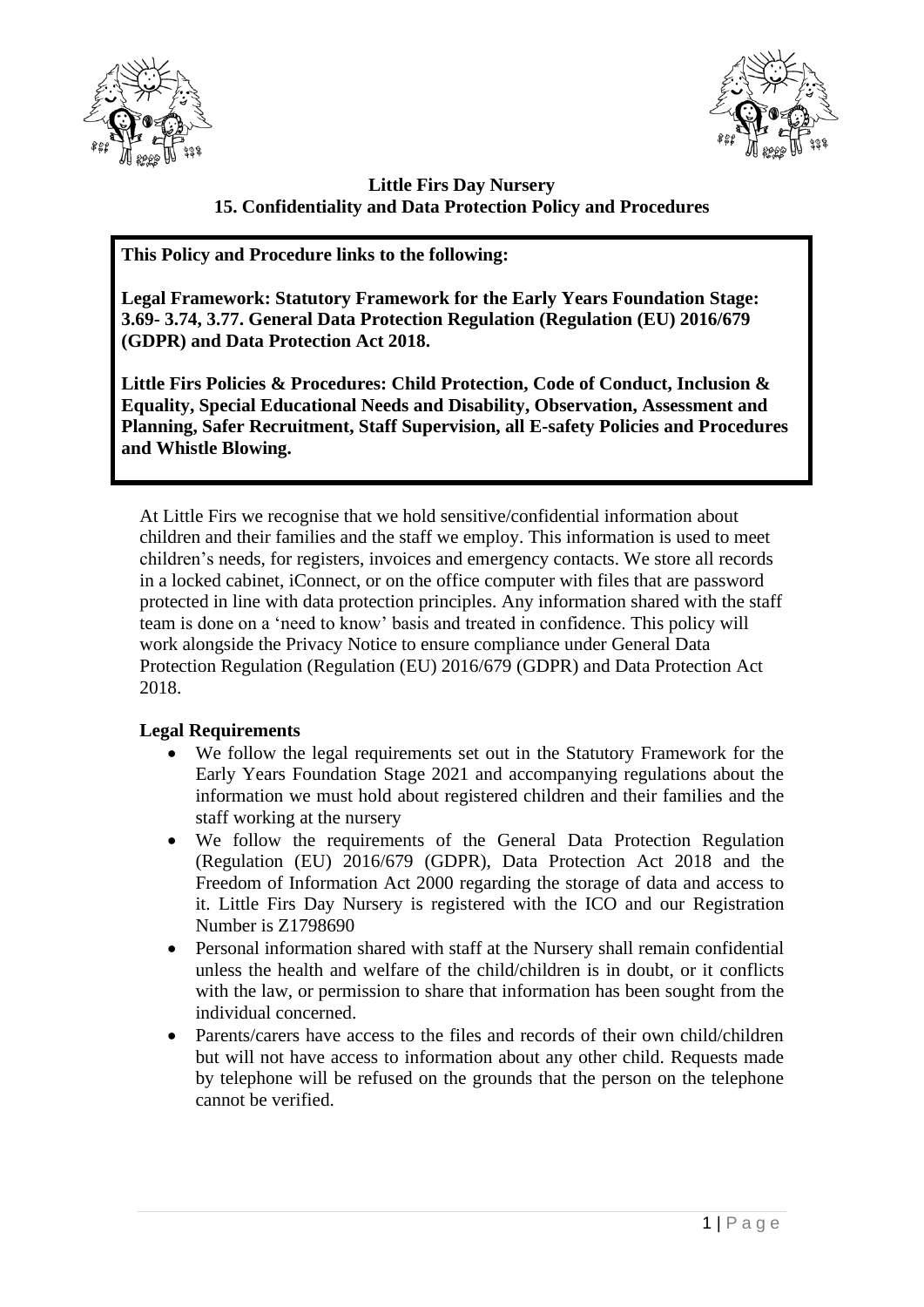### **Procedures**

It is our intention to respect the privacy of children and their families and we do so by:

- Storing confidential records in a locked filing cabinet, iConnect, or on the office computer with files that are password protected. Nursery shall remain confidential within the organisations unless the health and welfare of the child/children is in doubt, or it conflicts with the law, or permission to share that information has been sought from the individual concerned.
- Ensuring staff, student and volunteer inductions include an awareness of the importance of confidentiality and that information about the child and family is not shared outside of the nursery other than with relevant professionals who need to know that information. It is not shared with friends and family, discussions on the bus or at the local bar. If staff breach any confidentiality provisions, this may result in disciplinary action and, in serious cases, dismissal. Students on placement in the nursery are advised of our confidentiality policy and required to respect it
- A confidentiality section is included in all staff employment contracts
- Ensuring that all staff, volunteers and students are aware that this information is confidential and only for use within the nursery and to support the child's best interests with parental permission
- Ensuring that parents have access to files and records of their own children but not to those of any other child, other than where relevant professionals such as the police or local authority children's social care team decide this is not in the child's best interest
- Ensuring all staff are aware that this information is confidential and only for use within the nursery setting. If any of this information is requested for whatever reason, the parent's permission will always be sought other than in the circumstances above
- Ensuring staff do not discuss personal information given by parents with other members of staff, except where it affects planning for the child's needs
- Ensuring staff, students and volunteers are aware of and follow our social networking policy in relation to confidentiality
- Ensuring issues concerning the employment of staff remain confidential to the people directly involved with making personnel decisions
- Ensuring any concerns/evidence relating to a child's personal safety are kept in a secure, confidential file and are shared with as few people as possible on a 'need-to-know' basis. If, however, a child is considered at risk, our safeguarding/child protection policy will override confidentiality.
- During their term in office as a committee member, they may be party to confidential information concerning the children, families or group users, and the group's financial business. Any information, which is received as a result of their position as a committee member, must remain confidential to them.
- During and after their term of office, they must not disclose or allow the disclosure of any confidential information
- Confidential issues must not be discussed with parents, or any other individual
- A confidentiality poster is displayed on the notice board
- All information and records relating to staff are kept confidentially in a locked cabinet and staff may request to see their own personal file at any time.